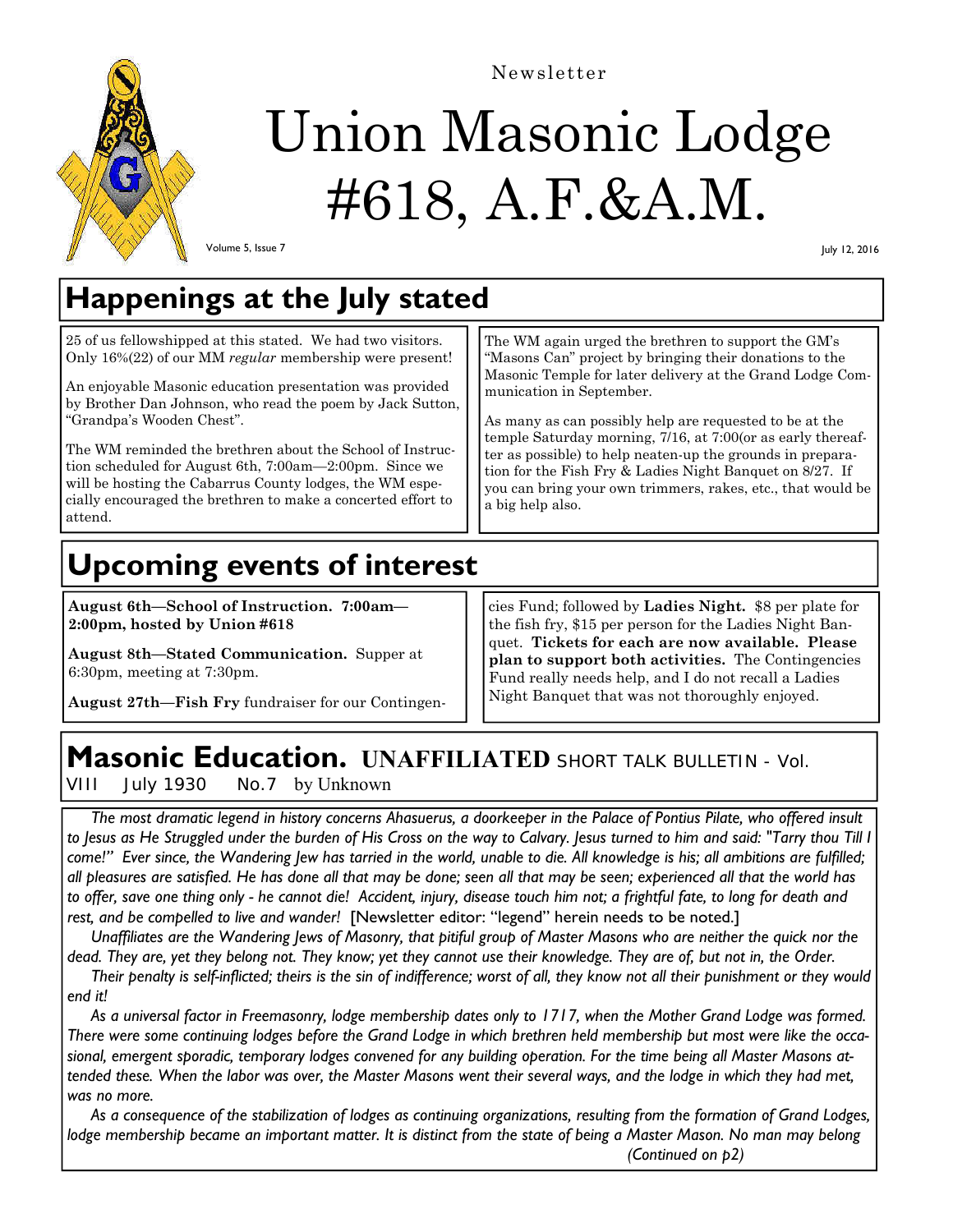| July Birthdays (by age)          |                                    |                                         |
|----------------------------------|------------------------------------|-----------------------------------------|
| <b>AGE / BIRTH DATE REPORT</b>   | 65 07/19/1950 DONALD T. HILL       | 52 07/22/1963 CHARLES K. FURR           |
| (sorted by age on birth date)    | 61 07/10/1954 WILLIAM R. COX SR    | 51 07/06/1964 KENNETH J. KIKER          |
| 78 07/29/1937 ROBERT F. SHINN    | 61 07/29/1954 DARRELL F. BRAGG     | 50 07/26/1965 DANIEL B. JOHNSON         |
| 73 07/19/1942 STEPHEN A. WHITE   | 54 07/05/1961 JEFFREY M. BRADLEY   | 48 07/08/1967 BRIAN K. KNOX             |
| 70 07/07/1945 BERNIE L. PENCE    | 53 07/17/1962 STANLEY W. DRYE      | 47 07/08/1968 ANTHONY W. WILLIAMS       |
| <b>August Birthdays (by age)</b> |                                    |                                         |
| <b>AGE / BIRTH DATE REPORT</b>   | 76 08/29/1939 CHARLES K. DIXON     | 63 08/03/1952 RUSSELL W. HELMS          |
| (sorted by age on birth date)    | 72 08/27/1943 BARNIE F. WHITLEY JR | 61 08/19/1954 RODNEY D. PHILLIPS        |
| 84 08/03/1931 ROMIE A. MORGAN    | 67 08/06/1948 TOMMY D. MULLIS      | 58 08/30/1957 ALEXANDER W. BORGEMEISTER |
| 80 08/26/1935 J. B. SMITH        | 65 08/05/1950 WILLIAM H. MOSS JR   | 57 08/01/1958 TERRY G. RIDDLE           |

#### *(Continued from p1)*

78 08/12/1937 HAROLD D. TUCKER SR

*to a lodge unless he is a Master Mason, but he may be a Master Mason without holding membership in any lodge. Indeed, it is possible that man be made a Master Mason without ever being a member of a lodge. Thus, a Grand Master may convene an Emergent Lodge to make a Master Mason "at sight." This brother may be unable to pass the ballot for affiliation in any lodge—Such a one would be a Master Mason even though he never belonged to any regular lodge, the Emergent Lodge in*  which he was made going out of existence, as it came into it, at the pleasure and will of the Grand Master.

64 08/05/1951 THOMAS O. EVANS

 *With membership as an inalienable right of the newly made Master Mason—a "right" since he becomes a member of the lodge in which he was elected to receive the degrees, and as soon as he is Raised a Master Mason—came also a duty, inevitable accompaniment of all right; that of continuing a member of a lodge. This was recognized in the formation of the Grand Lodge in 1717, if it can be believed that the Constitutions of 1723 truly represent the state of the law and the beliefs of the brethren of the Mother Grand Lodge six years before their first publication in print. In the description of a lodge, the Constitutions say: "Every brother ought to belong to one," and later: "in ancient times no Mason or Fellow could be absent from it, especially when warned to appear at it, without incurring a severe censure, until it appeared to the Master and Wardens that pure necessity hin-dered him." The modern Constitution of England provides that "a brother who is not a subscribing member of some lodge (i.e., affiliated with it) shall not be permitted to visit any one lodge in the town, or where he resides more than once during his secession from the Craft." A similar rule is found in many American Grand Jurisdictions - which have been a solid unit frowning upon the state of being unaffiliated, because if a non-affiliated could visit as often as he pleased, he might argue "why pay dues to any lodge, when I can attend when I wish without it?"* 

 *The one visit to each lodge in "the town or place where he resides" is permitted that the non-affiliate may be able to judge*  for himself whether any of the lodges he visits are such as he may wish to apply to for affiliation.

 *The unaffiliated Masons, when remaining so for any length of time (except in a very unusual case, of which more in a moment) works a real injury to the ancient Craft. Any man who receives and gives not is a liability, not an asset, to that institution from which he takes.* 

 *An unaffiliated Mason in possession of a demit or certificate of transfer, or even a mere certificate that his dues have been paid (sometimes given a brother who has been dropped N.P.D. and been refused re-affiliation, after a year, with the lodge that dropped him) is, technically "in good standing." He owes no money to any lodge. He is not under charges. He has not been censured, suspended, or expelled. He is a member of the Fraternity, although he belongs to no Masonic family.* 

 *The old saying, "Once a Mason, always a Mason" is true in the sense that no act of any man or any body of men, no Grand Master or Grand Lodge can release a brother from his Masonic obligations. Once given, there can be no going back. We may expel him for un-Masonic conduct, visit him with the greatest punishment we know - Masonic death - but we cannot release him from his pledged word. How much less, then, can it be considered that the unaffiliate (who has committed no crime, although his state is considered a Masonic offense) is not bound by his obligations.* 

 *(Continued on p3)* 

56 08/18/1959 STEVEN L. BROOKS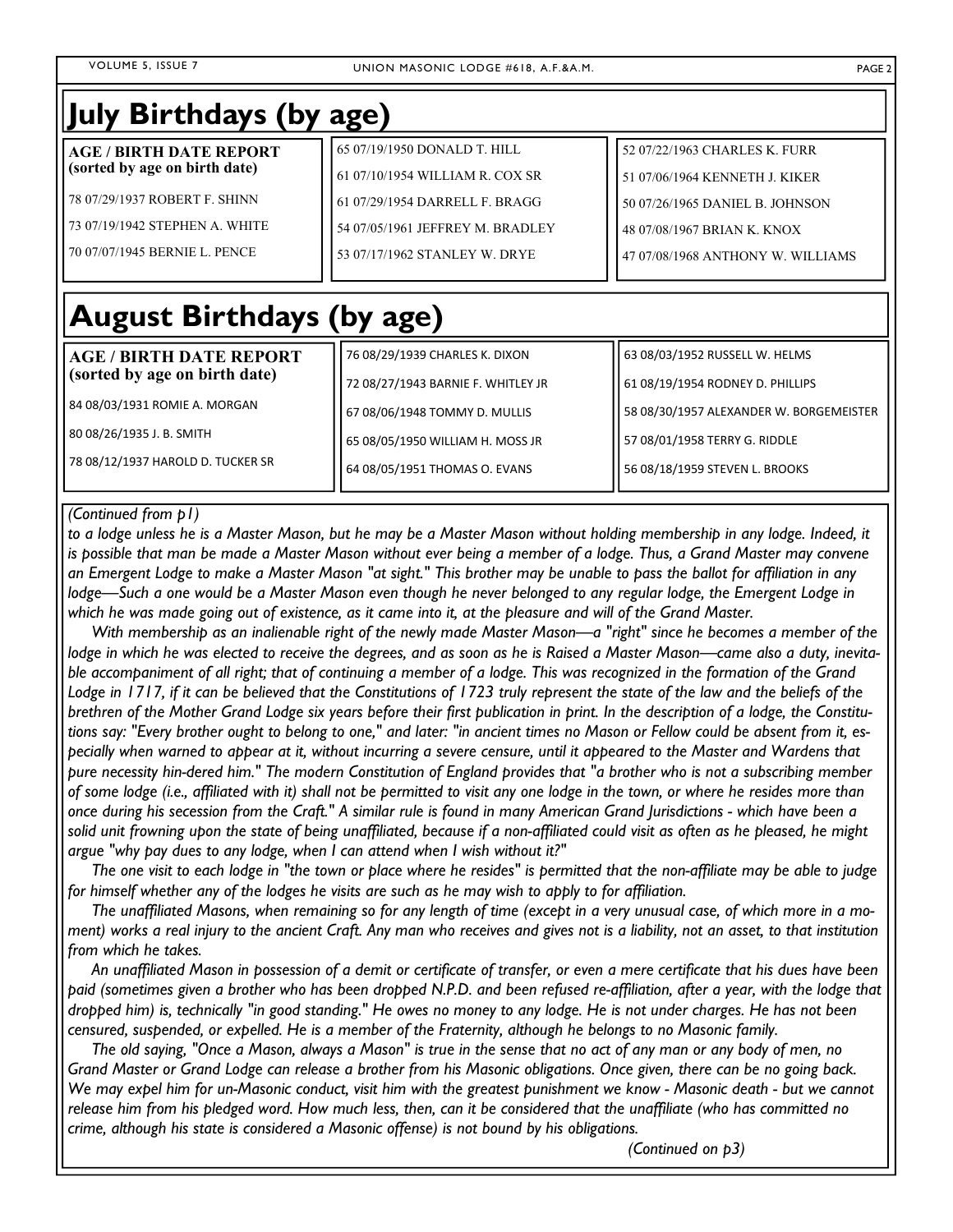#### *(Continued from p2)*

*But, if he is bound to us by so much, then are we bound to him. The unaffiliated Mason has still all the rights and privileges which inure Masons to Masons, as distinct from lodge members. Of the rights which go with lodge membership he has none. Conversely, he is bound by all his obligations to the Craft as a whole, but not by those which relate only to the lodge in particular, since he has no "lodge in particular."* 

 *No Mason would refuse a non-affiliate the right of assistance in peril. We do not ask of a drowning man, "Are you an affiliated Mason? Show me your good standing card!" But the unaffiliated Masons have no right to ask for, and no Mason is foresworn who refuses to give "help, aid or assistance" to the Mason who has voluntarily severed himself from his Fraternal relations to avoid payment of dues to his lodge. No unaffiliated Mason has the right to ask any lodge for assistance.* 

 *He has no right of visitation, except as permitted by the Grand Lodge in the Jurisdiction in which he may be. Commonly, as noted above, this is limited to one visit to the lodges in his locality, that he may determine their desirability as a permanent Masonic Home. Like the entered Apprentice and the Fellowcraft, the unaffiliated Mason has no right to a Masonic burial nor may he walk in a Masonic procession.* 

 *The unaffiliated Mason is as subject to government by the Order as his affiliated brother. If he commits a Masonic offense, he may be tried by any lodge in the Jurisdiction in which he may be at the time.* 

 *Mackey asserts that it follows that a persistently non-affiliated Mason may be tried for the offense of non-affiliation. Doubtless it is true, but it is improbable that a Grand Lodge would push the theory that far. Masonic trials are also Masonic tribulations; non-affiliation, while an offense against Masonic law, is usually held to be a matter of the head and not the heart; in other words, an offense against a regulation, not against Masonic nature. In some situations a willful non-affiliation might be applauded rather than condemned. A brother commits a crime against civil law; he regrets, makes restitution and leaves his home to rehabilitate himself. If permitted to take a demit, on the promise not to attempt affiliation until his brethren are convinced his reformation is complete, he helps his brethren avoid the self-protective measure of a trial and suspension or expulsion. In his status as unaffiliated, he cannot ask for relief from another lodge; he cannot willfully break his promise and affiliate, even with his demit, because the lodge to which he applies will, of course, request particulars as to his character from the lodge from which he demitted! But such instances are extraordinary and exceptional. It is the generality of non -affiliates who are the Wandering Jews of the Order. The vast majority are merely indifferent. Some don't care, because they have not the background, the imagination or the education to take unto themselves the reality of the principles of Masonry. Such cases are usually failures of the investigating committee. Some become indifferent because of too many other interests. They take a demit - or become suspended N.P.D. -"to save paying dues."* 

 *We are to blame for a certain proportion of such non-affiliates if we do not sufficiently educate our members as to what*  really happens when they allow themselves to be suspended for non-payment of dues. Many a man submits to that penalty *who would be shocked if he realized that a permanent, ineradicable record becomes a part of the lodge and Grand Lodge archives. Many men look upon being "posted" in a club for "arrears in dues" as a joke. They pay up and forget it, as does the club. These may think that being dropped N.P.D. in a lodge is a similar light matter.* 

 *It is not. Down in black and white to remain as long as the records exist are the few words which say "John Smith wouldn't pay his debt to his lodge, so his lodge dropped him." No lodge drops any unfortunate brother. He needs only to ask to be carried, and the brethren do it cheerfully. None may rightfully plead poverty as an excuse for non-affiliation "Via" the disgraceful road of failure to pay dues.* 

 *Some brethren plead they could not sacrifice their pride by going to the Master or Secretary, confessing their inability to pay, and asking to be carried. But that is false modesty. The permanent record is an indelible mark against their names; confession of inability to pay and a request to have dues remitted is usually, as it always should be, a secret between the unfortunate and his brethren. As the unaffiliated Mason, no matter what the case, injures the Fraternity, it is far better for the lodge to remit the dues of the unfortunate than to have him become a Masonic Ahaseurus. A splendid opportunity for constructive Masonic work is to be found among the unaffiliated Masons in any locality. Masons may not ask the profane to join the Fraternity. But there is no reason why we should not seek to recreate interest in the Order in hearts which once possessed it. Brethren who know of a Mason unaffiliated of his own will and not by compulsion may do "good work, true work, square work" by persuading him of the advantages of affiliation, securing his application and, eventually, making him a member of the lodge. The Chapter, Commandry, Council and Scottish Rite, not to mention such quasi-Masonic orders such as Shrine, Tall Cedars, Grotto and Eastern Star automatically drop from membership the brother not affiliated with a lodge. As many demits are taken when moving from one city to another with the intention of re-affiliating, these bodies usually wait six months before dropping the unaffiliated. After whatever time is statutory, the bodies, membership in which depends upon on membership in a Blue Lodge, strike from their rolls the unaffiliated Mason.* 

 *This fact too, may be called to the attention of the non-affiliate, who may remain in that state merely because he has (Continued on p4)*